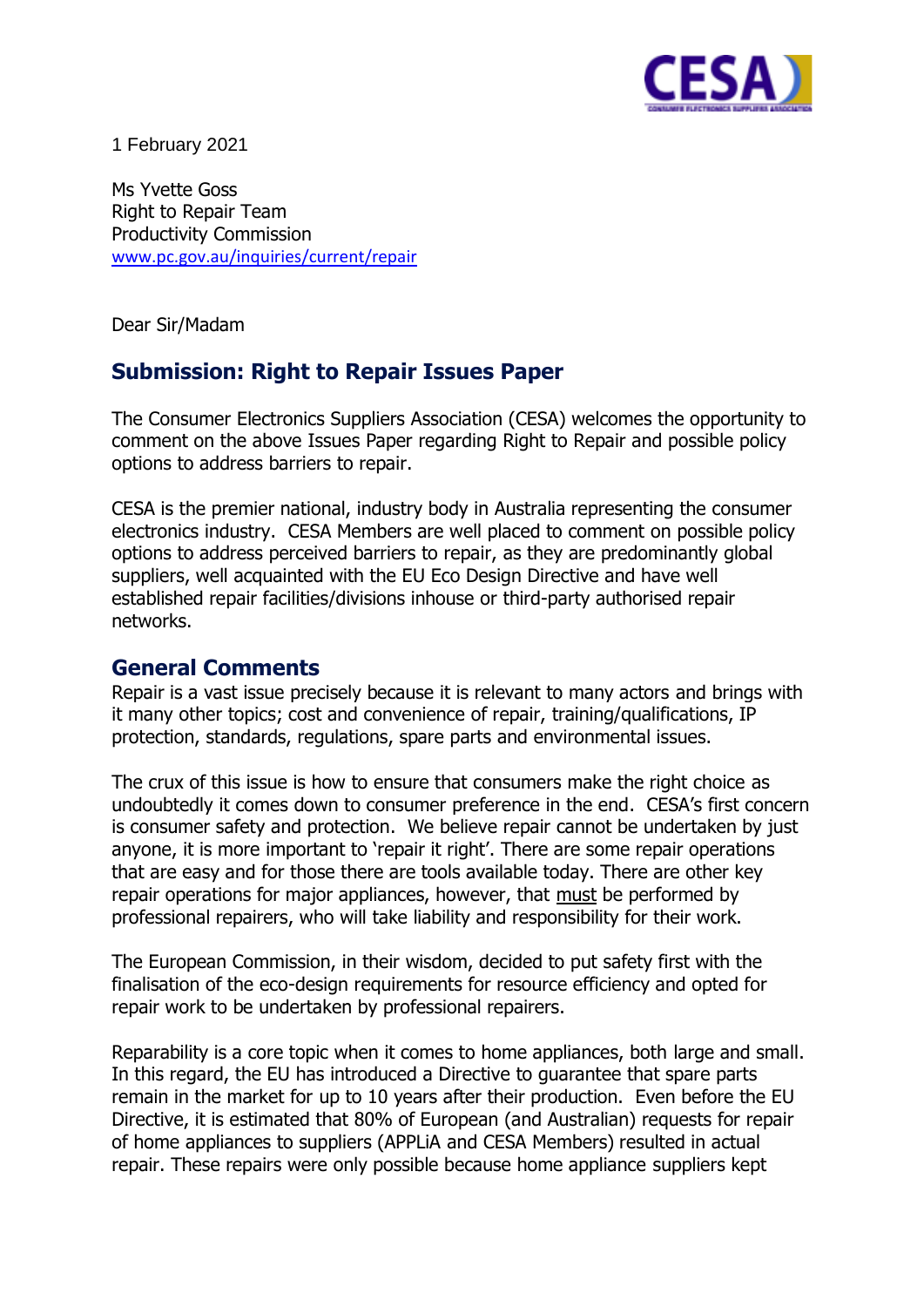

spare parts in stock for current and old product models. In addition, repair often appears to be a valuable part of the after-sales strategies and remains a way for the different brands to compete to offer suitable services to consumers.

CESA strongly believes the scope of future RTR policies/proposals should focus upon products and repair markets where there is there is evidence of low durability of products, lack of repair facilities, insufficient nationwide coverage and no effective recycling programs in place. CESA, thus, considers that major household appliances (including home entertainment and AV devices) should be exempt from RTR proposals as Australian Consumer Law provides strong protection for consumers re access to right to repair. In addition, the durability of consumer electronics has vastly improved over time where consumers replace products (consumer preference) long before they become defective.

In addition, CESA considers the ACCC already has substantial powers under the Competition and Consumer Act 2010 to address RTR issues, for example, recent proposed amendments in relation to sharing information for motor vehicle service and repair.

### Products under Warranty

In an RTR context, the supplier/manufacturer should have the first' right to repair' if the product is still under warranty.

There should be an obligation on the consumer to approach the supplier/manufacturer for warranty repairs in the first instance. If the response is not timely, or the supplier/manufacturer unable or unwilling to resolve the matter satisfactorily, then of course the consumer should be able to approach an alternative third party and it would then be reasonable for the consumer to seek compensation from the supplier/manufacturer for reasonable costs.

This consumer obligation is not covered under the existing ACL, not does it seem to have been considered in the RTR paper. It considers 'repair' but not the subset and unique case of 'repair under warranty'.

## **Cost of Repair**

The cost of repair has been a discussion topic for a long time and the general consensus is that for large home appliances, for instance, nearly half of the cost of the service of defective products goes to the repairman. The figures further show that for large appliances, such as fridges and washing machines, 37% of the average price for repair is the cost of the spare parts; 16% goes to transport and 5% are listed as other costs.

Within this framework, for the first time, the EU legislation has stated the right to repair has to be pursued through professional repairers in order to guarantee consumers' safety, which is also at the heart of CESA's priorities. When addressing this topic, we have also to look at other data related to durability: the fault rate of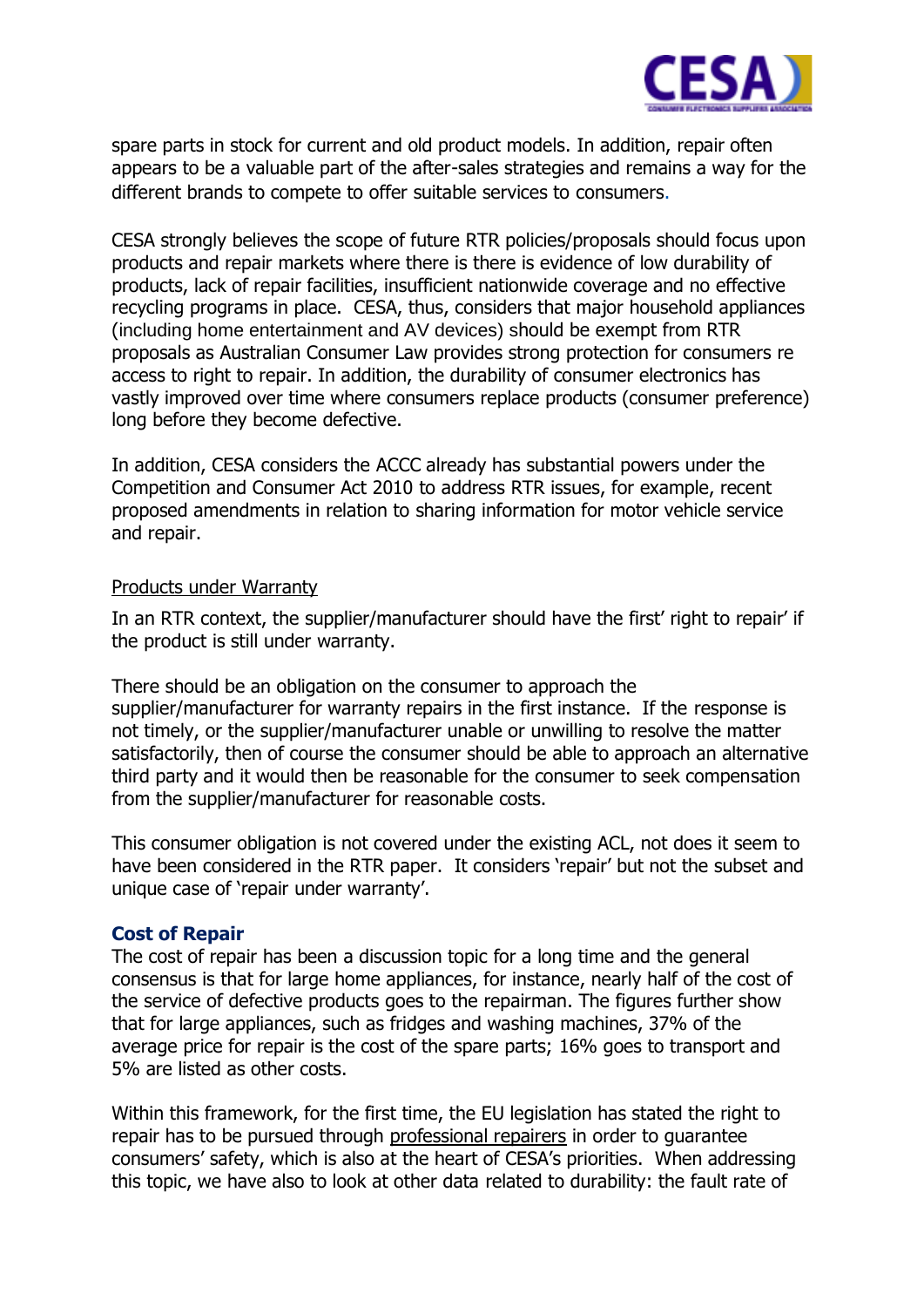

products. For example, it is estimated that in the last decade the percentage of faulty washing machines fell from approximately 9% to 4%. This is an example that product durability has improved and continues to improve.

## **End of Life – consumer electronics e-waste**

Another topic related to repair is e-waste, which is closely connected with durability and reparability of home appliances. Through recycling, materials at the end of their life are recovered and enter again into the manufacturing circles, for use in other products and loops.

CESA was instrumental in the development and implementation of the industry led product stewardship initiative for televisions through the establishment of Product Stewardship Australia (PSA). CESA and PSA were key stakeholders in the development and implementation of the Commonwealth's National Television and Computer Recycling Scheme (NTCRS). CESA members have also had close involvement in battery and mobile phone recycling schemes.

Australia has significant powers under the Federal Product Stewardship Act (PSA) to mandate product stewardship policies and has done so in respect of the consumer electronics sector (mentioned above). CESA does not consider e-waste in the Australian market, particularly home appliances, to be relevant to this inquiry.

## **Installed Complex Household Appliances**

There is no evidence of a problem with RTR for installed/complex household appliances (heating, cooling, hot water). There is competitive service availability, and they are not designed for short term obsolescence and fashions. Installed/complex household appliances need to be treated differently as there are greater safety risks and also complex interactions within the systems that comprise the installation. For example, Heaters, Coolers and Water heaters are subject to multiple energy source regulatory requirements for safety in installation, service and operation and their successful operation depends on the system being installed correctly. These systems require expertly trained service technicians and installers.

It is not of benefit to the community to try to train this entire population, to service and repair such products safely, nor bear responsibility for when they do not. Technicians (such as gasfitters, plumbers, electricians, refrigeration mechanics) even if authorised in their jurisdiction to perform such work may not have the necessary skills and knowledge for appliances from particular manufacturers without specialist training and accreditation from such manufacturers.

## **Specific Comments**

#### INFORMATION REQUEST 1

*What would a 'right to repair' entail in an Australian context? How should it be defined?* Right to Repair (RTR) in the Australian context, similar to other jurisdictions, should entail the ability for consumers to have access to professional repairers for the servicing of defective products at a competitive price. In the Australian context it is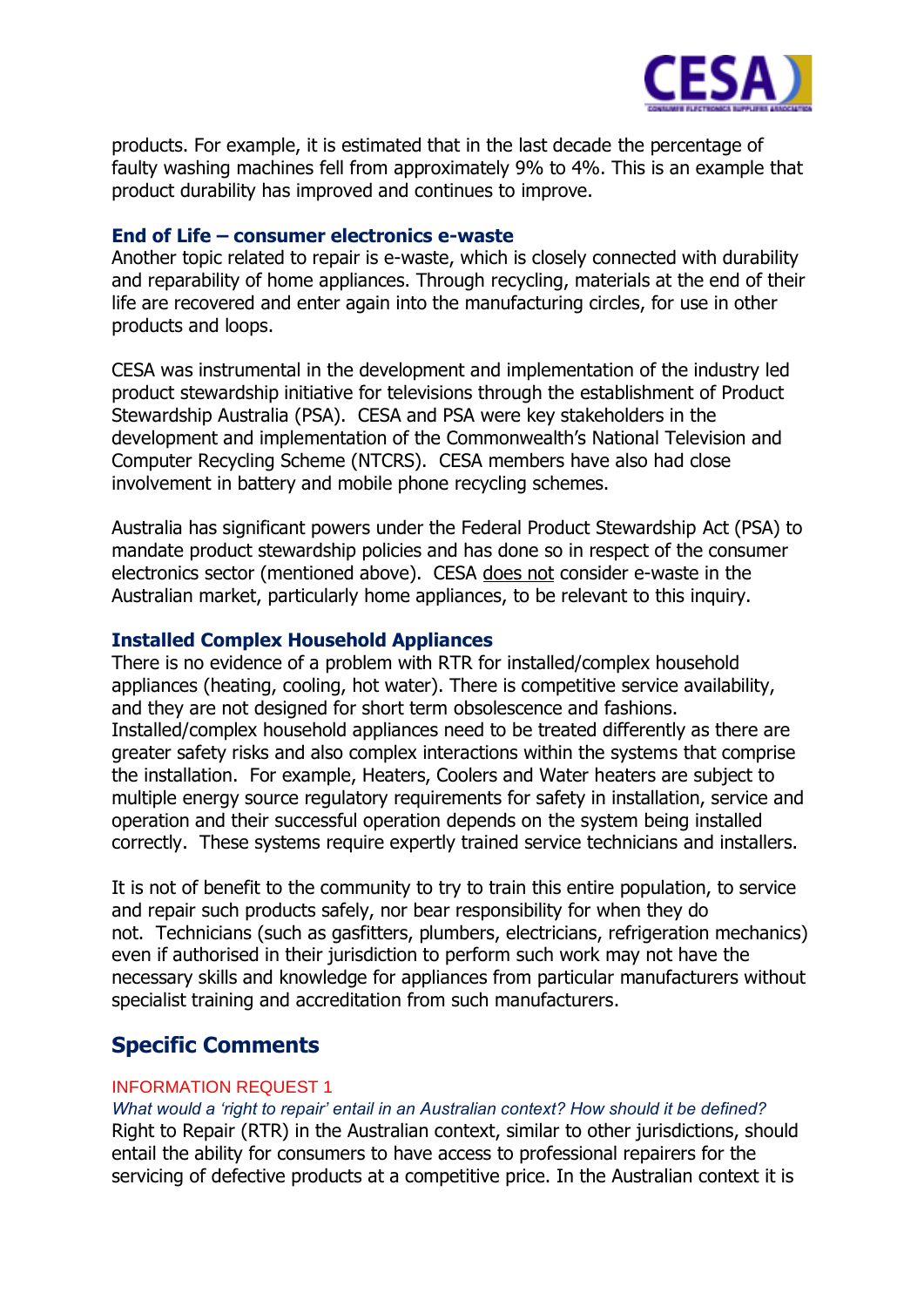

important that such services should be nationwide and take account of Australia's unique consumer laws, electrical safety standards and regulatory arrangements for product stewardship.

#### INFORMATION REQUEST 2

 *a) What types of products and repair markets should the Commission focus on? b) Are there common characteristics that these products share (such as embedded technology and software or a high/low degree of product durability), and which characteristics would allow policy issues to be considered more broadly?*

*c) If there are particular products that the Commission should focus on, what are the unique issues in those product repair markets that support such a focus?*

CESA strongly believes the scope of future RTR policies/proposals should focus upon professional repairers. The professional repairer does not necessarily have to be one directly employed or contracted by the manufacturer/supplier. To CESA, this could also be an independent body as long as the repairers are able to demonstrate they comply with the applicable regulations/standards and that they are covered by relevant insurance, covering liabilities resulting from the offered service.

If justified and evidenced based, RTR proposals could focus upon low-risk products such as ELV (extra low voltage) products with no moving parts where there is a low risk of dangerous electrical shock.

#### INFORMATION REQUEST 3

*a) Do the consumer guarantees under the ACL provide adequate access to repair remedies for defective goods? If not, what changes could be made to improve access to repair remedies? Are there barriers to repairing products purchased using new forms of payment technologies, such as 'buy now pay later'?*

The ACL does provide adequate choice for repair remedies for defective products, however, consumers prefer the replacement or refund options.

*b) Is the guarantee of available repair facilities and spare parts effective in providing access to repair services and parts? Or is the opt-out clause being widely used, making the guarantee ineffective?*

Yes, the ACL is effective in ensuring repair is a viable consumer option.

It should be noted that as the purchase pricing of more and more household products continues to fall, the consumer is more often opting for replacement with a fully warranted item in preference to the cost to have a repair.

*c) Should consumer guarantees seek to balance the broader societal costs of remedy choices (such as the environmental impacts of replacements) with consumer rights, and if so how? For example, should repairs be favoured as a remedy?*

No, environmental and societal costs are adequately covered by product stewardship and industry policies.

*d) Are consumers sufficiently aware of the remedies that are available to them, including the option to repair faulty products, under the ACL's consumer guarantees?*

CESA considers consumers are sufficiently aware of their rights under the ACL, however, awareness campaigns by the ACCC are welcome.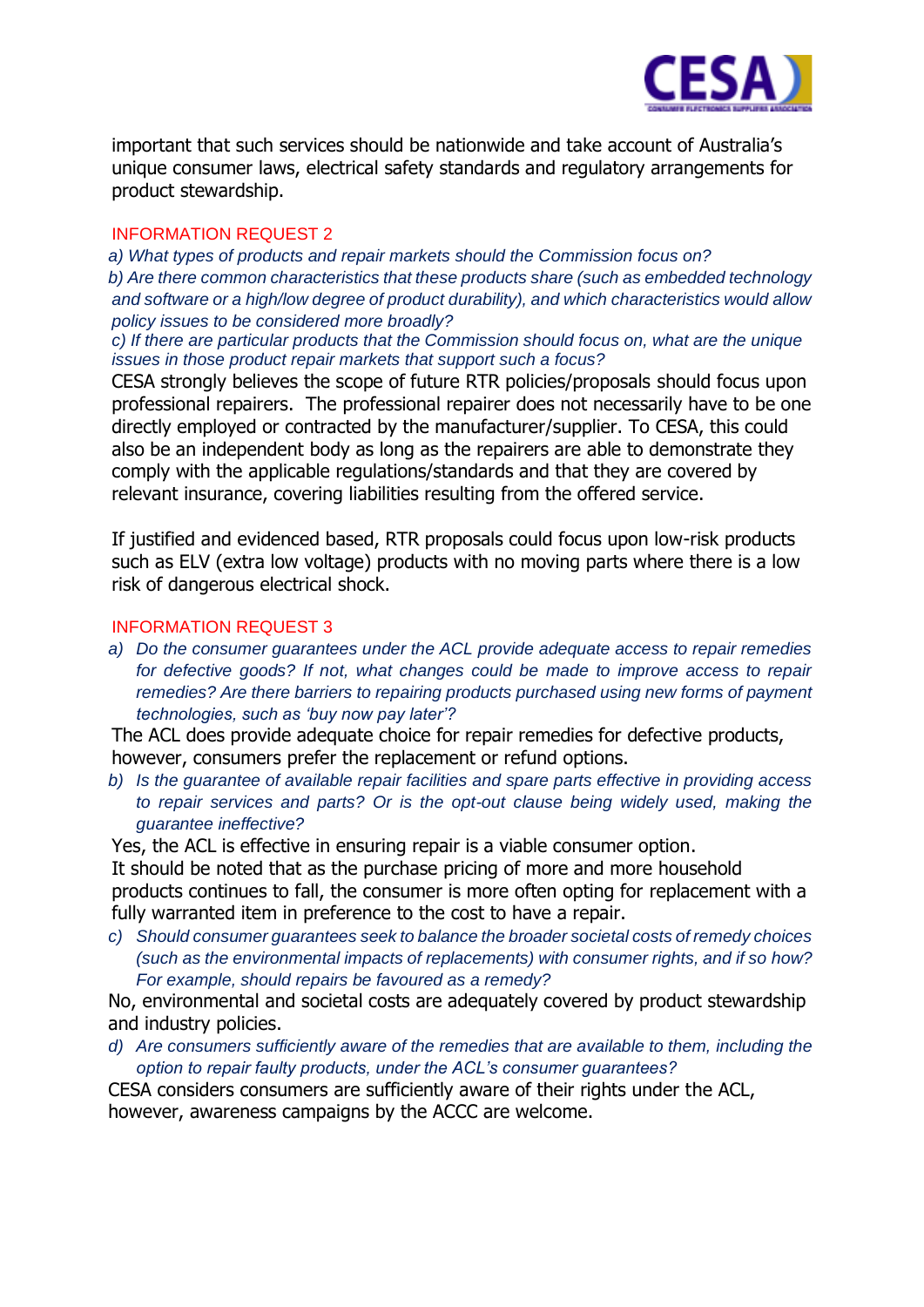

#### INFORMATION REQUEST 4

*a) The Commission is seeking information on the nature of repair markets in Australia, including detailed data on the repair markets for specific products, covering: market size — by employment, revenue, number of businesses, profit margins market composition — such as market share between authorised, independent and DIY repairers.*

CESA does not hold detailed data on the state of the repair market in the consumer electronics market. However, we strongly believe a substantial data analysis mapping of the repair sector is required in order to make evidence-based proposals for possible policy/regulatory options.

*b) Is there any evidence of a difference in quality, safety or data security between authorised repair networks and independent repairers? Are there ways to address concerns around quality, safety or data security while promoting a vibrant independent repair market?*

CESA strongly advocates for repairs of major home appliances to be confined to professional repairers, either authorised repair networks or independent repairers. Thus, ensuring quality, safety and liability of repairs for consumers.

*c) Are there available examples of the contracts between OEMs and authorised repairers? Do these contracts limit effective competition in repair markets (such as by limiting the number and reach of authorised repairers or requiring authorised repairers to not be authorised by a competing brand)?*

*What is the process to become authorised? Is it open and competitive?*  Contracts between OEMs and authorised repairers vary significantly between suppliers. This is a matter for individual suppliers and isn't the type of information held by CESA.

*d) What policy changes could be introduced if there is a need to increase competition in repair markets and improve consumer access to, and affordability of, repairs?*

CESA does not consider policy changes are necessary for the Home Appliance sector or for increased competition between repairs. In the consumer electronics sector it is difficult enough to identify and locate suitable qualified professional repairers.

With continuing reliability improvements and initial purchase cost reductions, overall work availability for repairers is being affected. This in turn is already resulting in keen competition in the household electronics area among professional repairs. No steps should be undertaken that may encourage the appearance of 'unqualified' repairers.

#### INFORMATION REQUEST 5

*Do current IP protections (e.g. intellectual property rights, technological protection measures, end-user licencing agreements) pose a significant barrier to repair in Australia?* In respect of the Home Appliance sector, CESA does not consider current IP protections poses a barrier to repair in Australia. However, IP protection must be considered in the RTR context. It would be pointless to have IP protection in one set of legislation and then introduce additional RTR legislation to remove that protection and hand over IP 'willy-nilly'.

The consumer electronics sector is a highly competitive market and IP and technical design protection underpins the success and competitive edge of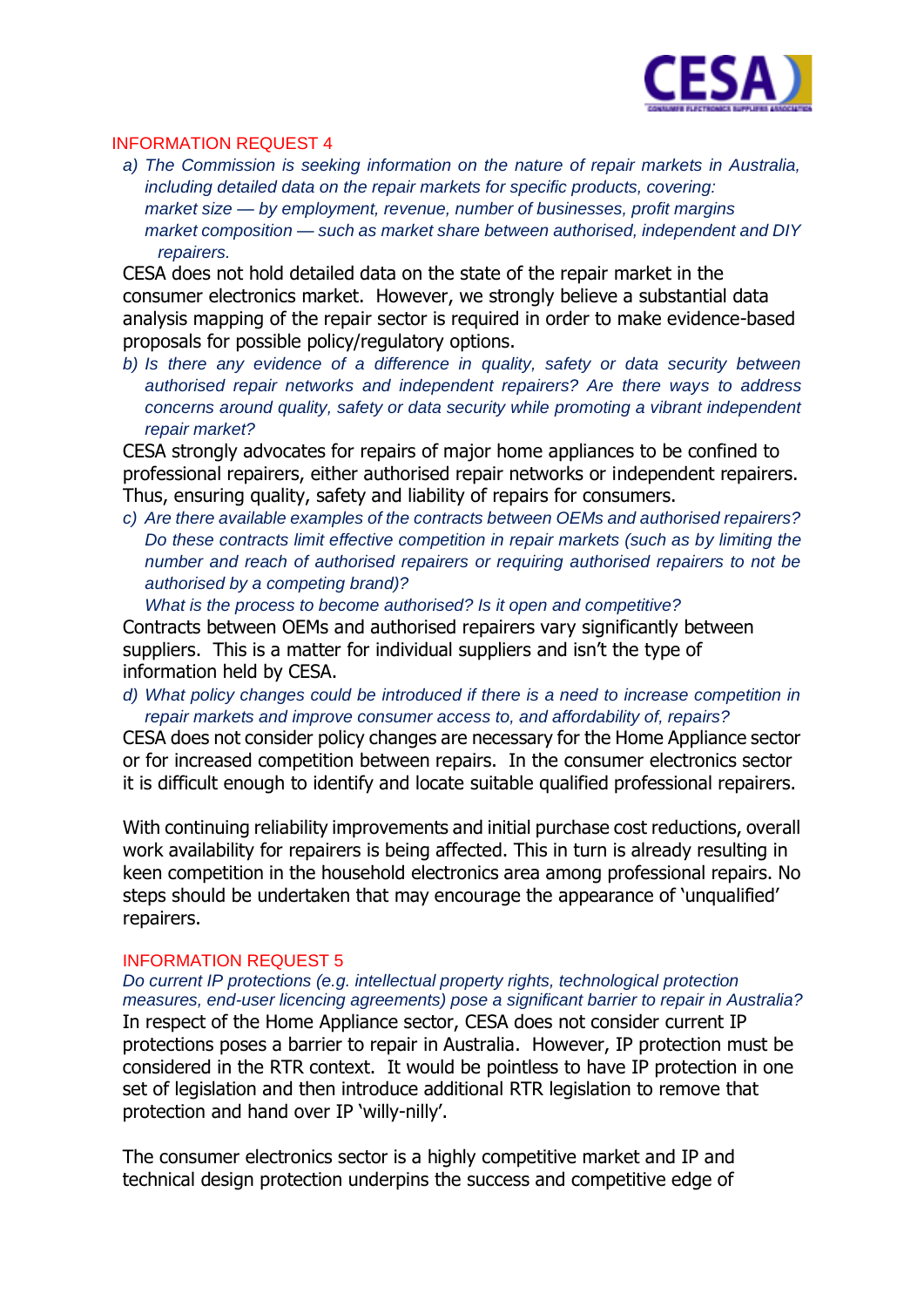

manufacturers. It is therefore critical that technical design confidentiality is maintained/protected and CESA would have concerns if sharing information is mandated. We don't believe that the proposed amendments for the motor industry would serve the interest of the CE sector and CESA members. Introduction of additional policy or regulation could create tensions and conflict with existing laws and regulations (ACL, CCA, IP Rights).

In any modern appliance/equipment market the question of IP protection is increasingly becoming an issue and is often what separates one supplier from another. To remove or reduce IP protection can have serious implications and may result in companies reducing R&D and product development if they believe their IP is going to be made publicly available.

#### INFORMATION REQUEST 6

- *a) What evidence is there of planned obsolescence in Australian product markets? Do concerns about planned obsolescence principally relate to premature failure of devices or in them being discarded still working when more attractive products enter the market?* CESA has no evidence of planned obsolescence in the Home Appliance sector.
- *b) How can the Commission distinguish between planned product obsolescence and the natural evolution of products due to technological change and consumer demand?*

A very difficult issue for the Commission as Australia has a very small role or influence in the product design of Home Appliances

*c) What are the benefits, costs and risks of Australia adopting measures similar to those currently used overseas, such as product design standards and reparability ratings?*

Australia imports all Home Appliance products, thus, already incorporates the beneficial measures and costs of product design standards and reparability adopted overseas.

*d) Do consumers have access to good information about durability and reparability when making purchases? If not, how could access to information be improved?*

Consumers are provided adequate information on the life of the Home Appliance product and their rights under ACL regarding repairability

#### INFORMATION REQUEST 7

*a) What data are available on the amount of e-waste generated in Australia? What data is there on the composition of e-waste in terms of particular materials (such as hazardous materials) by product type?*

The Federal Department of the Environment and the Battery Stewardship Council hold information on the composition of ewaste and extent of hazardous materials under the Federal Product Stewardship regulations for ewaste (Computers, TVs and Batteries).

*b) What estimates are available on the costs of e-waste disposal on the environment, human health and social amenity, in Australia and internationally? How do the impacts differ by disposal type, or by the type of product or hazardous material?*